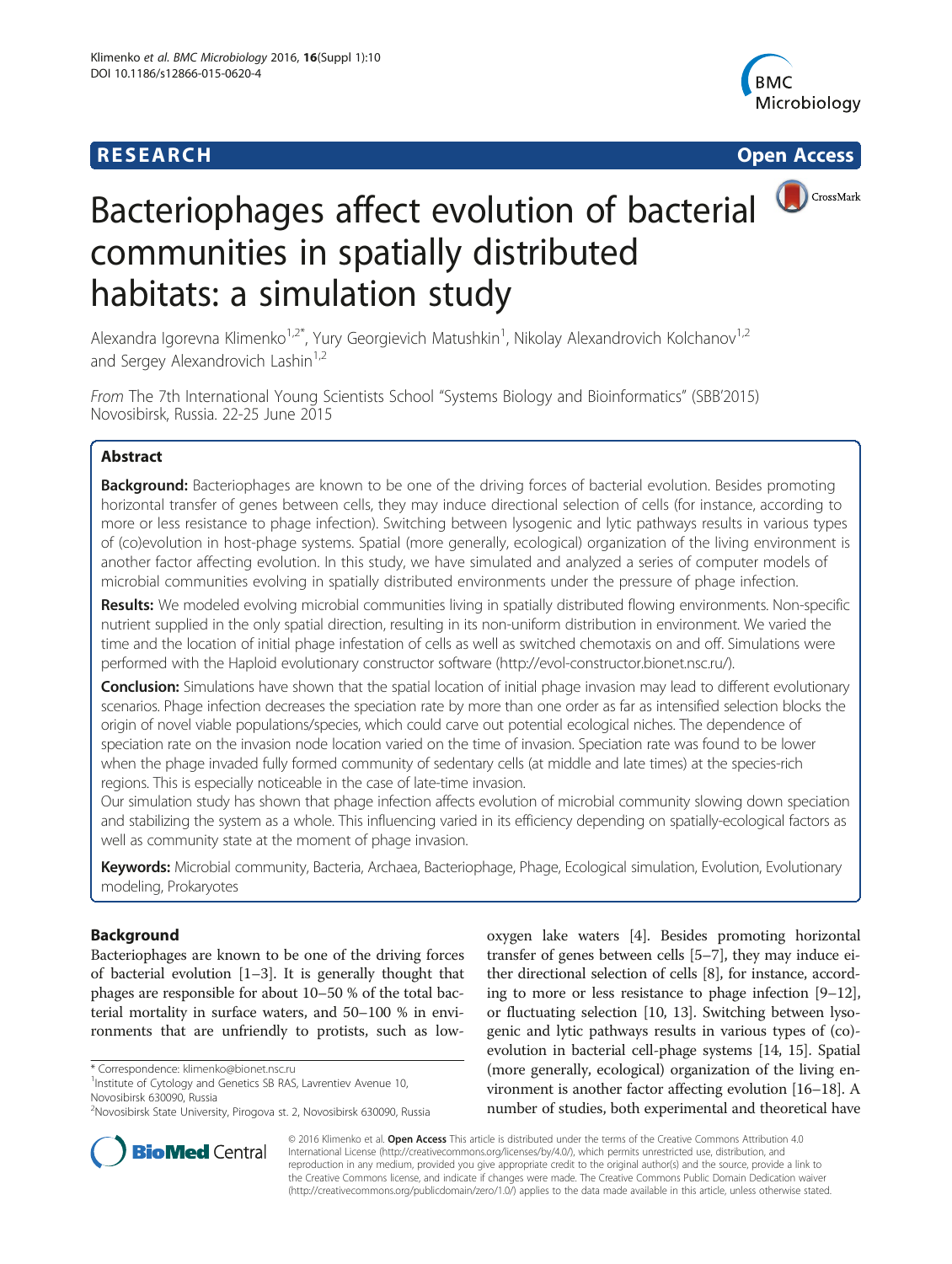recently been published on various aspects of phagebacteria evolution.

The population mixing increasing host exposure to phages via selection for greater resistance and infectivity ranges was proved to promote arms-race dynamics [\[13](#page-9-0)]. It explains the variation in coevolutionary dynamics between different host–parasite systems, and more specifically the observed discrepancies between laboratory and field bacteria–virus coevolutionary studies [[13](#page-9-0)]. Using a spatially explicit, individual-based model, it was shown that less infective pathogens may have an advantage in spatially structured populations, even when well-mixed models predict that they will not [[19\]](#page-9-0).

In a time-shift experiment with both sympatric and allopatric phages from either contemporary or earlier points in the season, it was demonstrated that bacterial resistance is higher against phages from the past, regardless of spatial sympatry or how much earlier in the season phages were collected [[20](#page-9-0)]. It was also shown that future bacterial hosts are more resistant to both sympatric and allopatric phages than contemporary bacterial hosts. Nutrients availability was both theoretically and experimentally shown to affect the relative extent of escalation of resistance and infectivity (arms race dynamic) and fluctuating selection (fluctuating selection dynamic) in experimentally coevolving populations of bacteria and viruses [\[21](#page-9-0)]. Scanlan and colleagues have shown that in addition to affecting genome-wide evolution in loci not obviously linked to parasite resistance, coevolution can also constrain the acquisition of mutations beneficial for growth in the abiotic environment [[22](#page-9-0)]. The conditions for achieving coexistence on the edge between two habitats, one of which is a bacterial refuge with conditions hostile to phage whereas the other is phage friendly were theoretically studied in [\[23\]](#page-9-0). They analyzed how bacterial density-dependent, or quorum-sensing, mechanisms such as the formation of biofilm can produce such refuges and edges in a self-organized manner.

A multiscale model of dynamic coevolution between hosts and viruses in an ecological context incorporating CRISPR immunity principles was presented in [[24](#page-9-0)]. Hosts and viruses were shown to coevolve to form highly diverse communities. They observed evolutionary dynamics consistent with both incomplete selective sweeps of novel strains (as single strains and coalitions) and the recurrence of previously rare strains. Coalitions of multiple dominant host strains were predicted to arise because host strains can express nearly identical immune phenotypes mediated by CRISPR defense albeit with different genotypes [[24](#page-9-0)]. The evolution of generalism in well-mixed populations was found to be highly sensitive to the severity of associated fitness costs, but the constraining effect of costs on the evolution of generalism is lessened in spatially structured populations [[25](#page-9-0)]. The contrasting outcomes between the two environments was explained by different scales of competition (i.e., global vs. local). They suggested that local interactions may have important effects on the evolution of generalism in host-parasite interactions, particularly in the presence of high fitness costs [\[25\]](#page-9-0).

In our previous study [[26](#page-9-0)] we modeled the opposite trends of genome amplification/simplification occurred in microbial communities via gene horizontal transfer/gene loss. It was demonstrated that species with reduced genomes tend to replace genetically and metabolically rich species under highly favorable environmental conditions. Under unfavorable conditions, the opposite tendency was observed. It was also shown that phages invasion into the system radically changed the current evolutionary trends.

A wide range of mathematical and computational techniques is used for modeling and simulation of phage-bacterium systems. There are both classical ODE/PDE approaches (see examples in [\[11](#page-9-0), [27](#page-9-0)–[31](#page-9-0)]) and modern agent-based and/or multiscale approaches (see examples in [\[19](#page-9-0), [23, 25, 32, 33](#page-9-0)]).

In this study, we have built and simulated a series of computer models of microbial communities evolving in spatially distributed environments under the pressure of phage infection. Communities inhabited spatially distributed flowing environments. Non-specific nutrient supplied in the only spatial direction, resulting in its non-uniform distribution in environment. We varied the time and the location of initial phage invasion as well as switched chemotaxis on and off and observed that these factors may lead to different evolutionary scenarios.

## **Methods**

## Model overview

We have used the Haploid evolutionary constructor (HEC) [\[34](#page-10-0), [35](#page-10-0)] to build the model and to perform the simulations. The HEC models microbial community consisting of different microbial species which we call populations. The hierarchical scheme of HEC models is shown in Fig. [1](#page-2-0). Each population consists of cells sharing the same metabolic specificity i.e. nutrients consumed and products secreted. We assume that metabolic pathways of substrates utilization and products synthesis controlled by corresponding gene networks are the same for all cells of a population. Therefore, we consider genes just as numerical parameters of these gene network models. The parameters may be responsible for efficiency of either utilization or synthesis of metabolites. Note that the HEC architecture provides various mathematical formalisms to be used to describe a gene network model mathematically (see details in [\[35\]](#page-10-0)). In this case, mutations just change the numerical value of a certain parameter in one or several cells (which is interpreted as an origin of novel allelic variant) resulting in genetic polymorphism in a population. On the other hand, selection of more fit allelic combinations leads to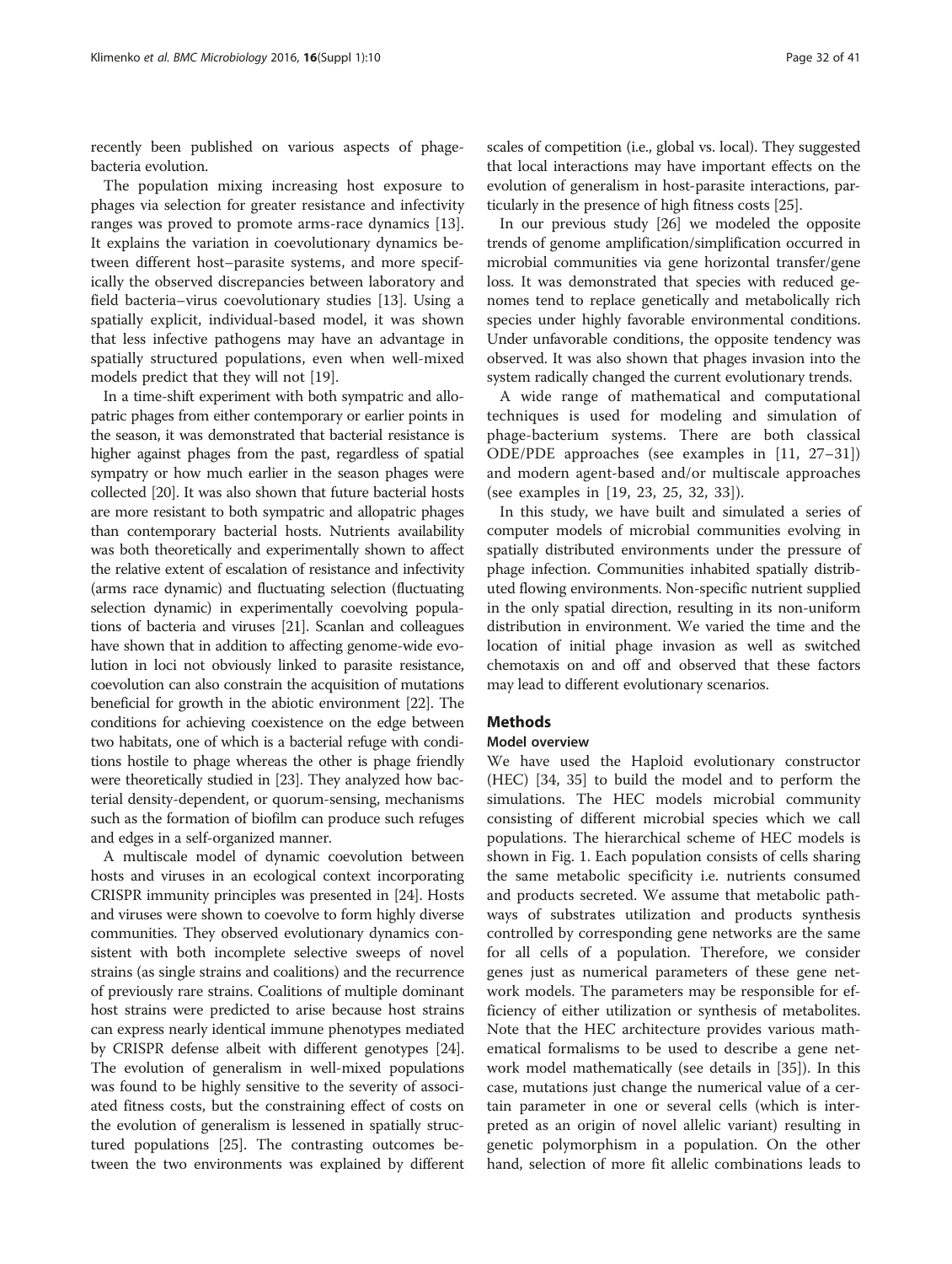<span id="page-2-0"></span>

the extinction of weaker alleles decreasing the polymorphism. Horizontal transfer of genes between cells of different populations is modeled in HEC via rearrangement of recipient cell's gene network by embedding additional nodes into this network (Fig. 2). Loss of genes is modeled in the same manner, nodes, of course, are deleted. We suppose in our model, that such events of horizontal gene transfer and gene loss are associated

with the origin of novel species as they significantly change the metabolic properties of cells. Technically, we use in HEC the super-individual concept [[36, 37\]](#page-10-0).

## Spatially distributed habitats

We describe the spatial organization of environment by a grid of so-called point environments or nodes – small well-mixed volumes containing cells, phage particles and

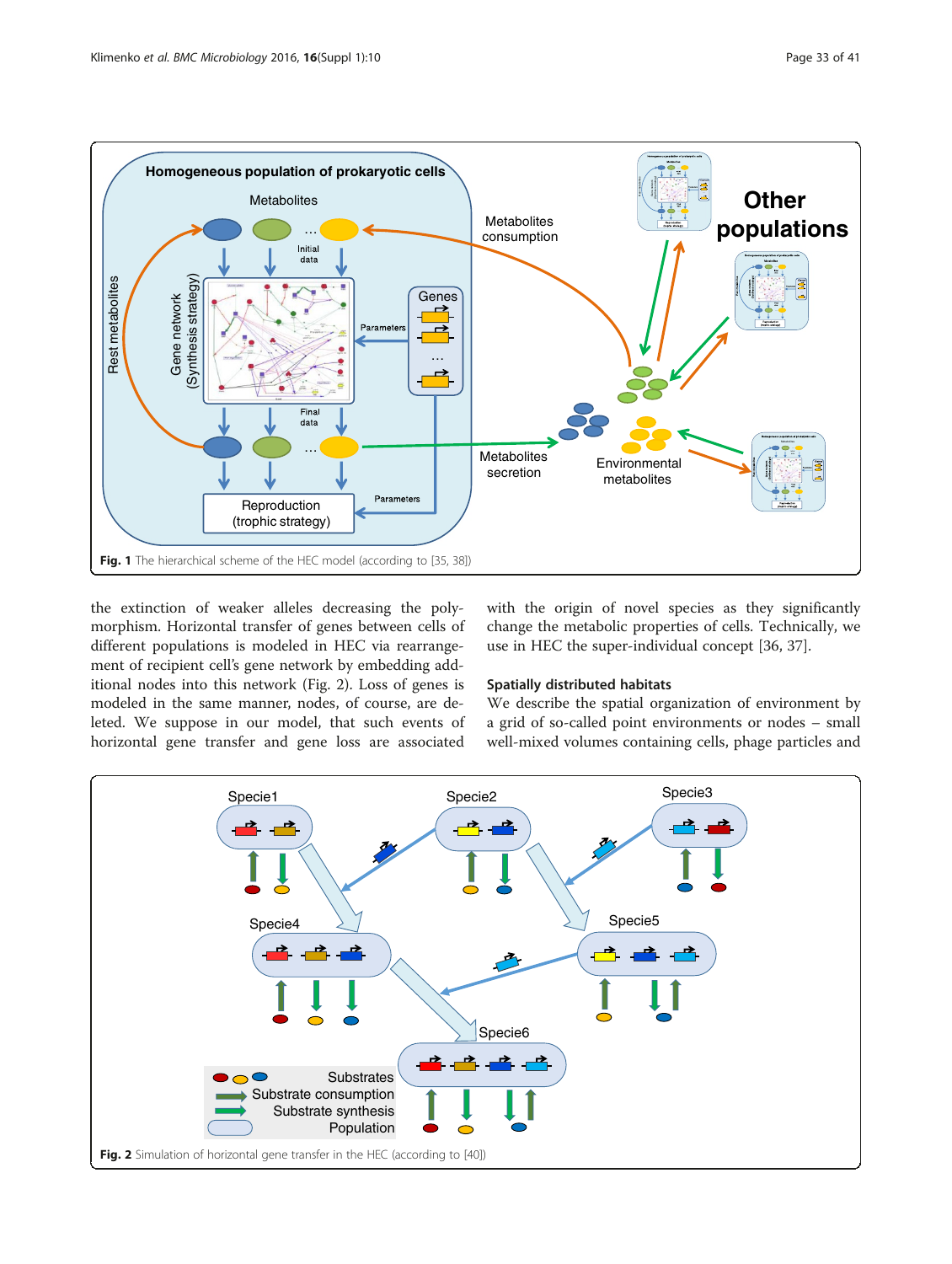<span id="page-3-0"></span>substances. These volumes exchange their contents affected by diffusion and flow as well as during the bacterial chemotaxis activity (Fig. 3, detailed description in [[38\]](#page-10-0)). Flow is a directed force mixing contents of the spatial system and drawing particles from its beginning to the end. On the contrary diffusion is considered as undirected dissemination of the point environment's contents. Chemotaxis is an ability of bacterial cells to move towards the attractants and away from repellents, i.e. a capacity to move to a habitat with more chemically beneficial conditions. Such a grid of multiple well-mixed volumes is capable to simulate heterogeneous distributions of cells, substances and phage particles.

We considered 2D spatially distributed flowing habitat represented as a 5x5 grid (Fig. 3). In-flow supplies the habitat with non-specific nutrients we call non-specific substrates through the upper and leftmost nodes. The flow and diffusion then spread nutrients over all other nodes of the habitat including not only non-specific substrates, but also metabolites synthesized and secreted by cells (specific substrates). Cells themselves are also passively transported by the flow and diffusion, but additionally may move via chemotaxis (details in [\[38](#page-10-0)]). Thus, the (1,1) node and its neighbors may be considered as nutrient-rich (in terms of non-specific substrates), while the (5,5) node and its neighbors are nutrient-poor (in the same terms). Here and after let us call the  $(1,1)$  node as the "top", the  $(3,3)$  – "middle", and the (5,5) – "bottom" of the habitat. It should be noted

that we have tested the  $10 \times 10$  and  $20 \times 20$  habitats and found no principal difference with the  $5 \times 5$  case.

#### Modeling bacteriophage infection

In the HEC, bacteriophages (phages) are described using special type of populations – phage populations, which are capable to infect microbial cells. In this particular case the phage was able to infect those cells which are capable to utilize S1 substrate. The infection process includes the following stages:

- 1. infestation of healthy cells by phage invasion (from environment into some cells of a population);
- 2. phages reproduction inside the infected cells;
- 3. phage burst after cell lysis.

Infected cells may develop then according to either lytic or lysogenic pathway. In the first case, the infected cells die bursting new phages into the habitat. In the second case, on the contrary, no cell die, phage genes are integrated into cell genome and the cells become prophages. The choice of lysogenic or lytic scenarios depends on environmental conditions and cells well-being at the moment of infestation (it is in accordance with biologically known facts [\[39](#page-10-0)]). Under favorable conditions, in the case of a positive population dynamics ensured by high environmental substrate concentrations and/or better genetic adaptation compared to other populations, the infection process occurs along the lytic pathway. Otherwise, under

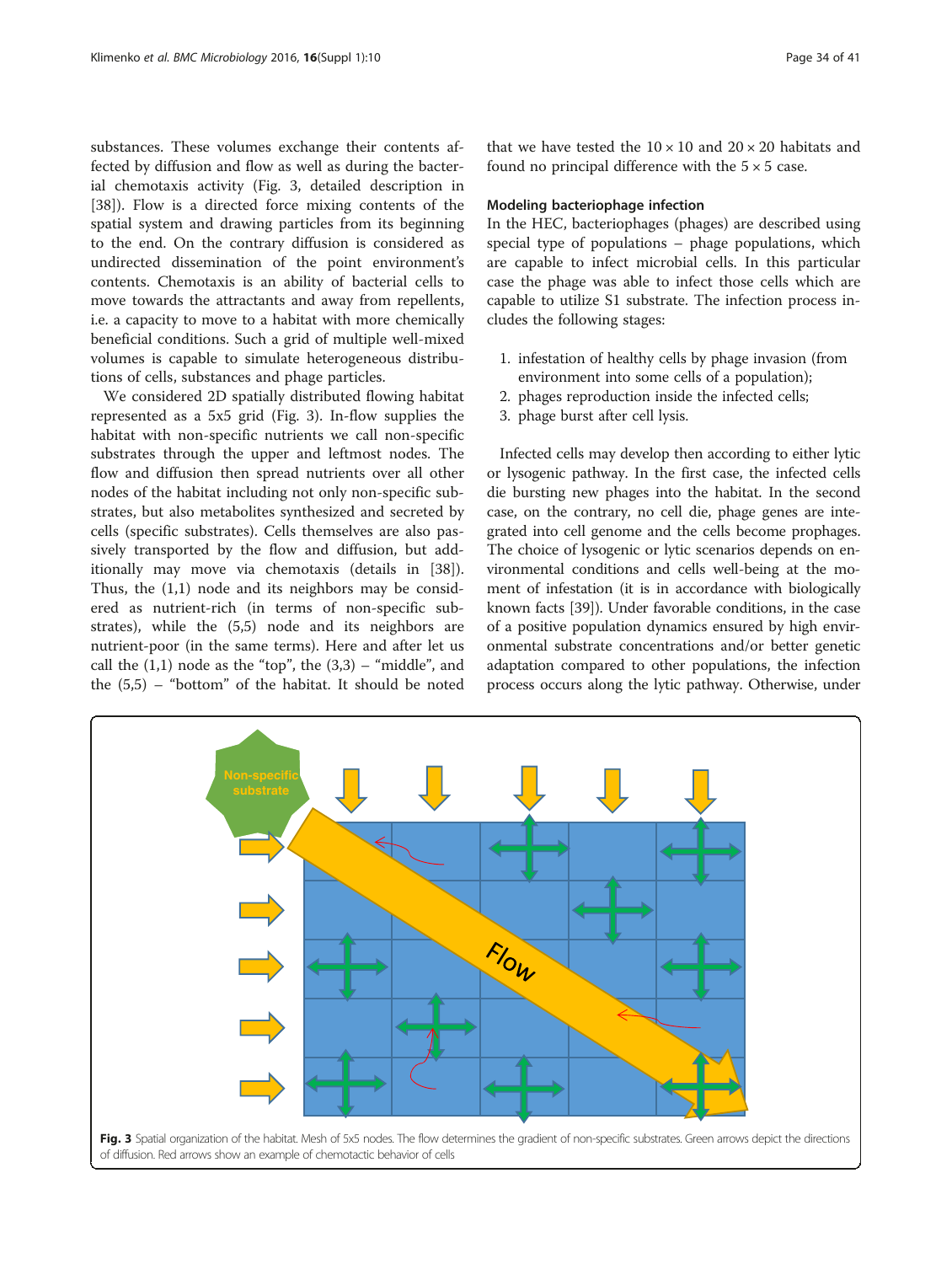<span id="page-4-0"></span>

unfavorable conditions, infection takes the lysogenic pathway. Later, if the conditions are improved, a part of the population may switch to the lytic pathway, which is followed by the death of this part of the population and generation of phages. The detailed description of the modeling technique for phages in the HEC is presented in [[26](#page-9-0)]. In this study, we considered invasion of phages varying both the moment of invasion and its localization.

## Results and discussion

Using the approach described above, we have developed a model of spatially distributed microbial community under bacteriophage attack. We started simulations with

the simple symbiotic community of three different populations (Fig. 4) uniformly inhabited spatially distributed 2D environment (Fig. [3](#page-3-0)).

In the course of evolution the processes of horizontal gene transfer and gene loss stochastically simulated. It was associated with the origin of novel species (see details in the previous chapter). Initial environmental conditions promoted the origin of species possessing more and more complex genomes built combinatorically from relatively simple genomes of initial cells, as it was previously studied in [\[40\]](#page-10-0). We varied the time of initial phage invasion as well as its localization. The main questions we wanted to discover were the following:

- how does the phage invasion affect the ecologicalevolutionary trends taking course in the community?
- what is the role played by spatial factors in found effects?
- is the bacteriophage an impediment for microbial communities' evolution?

Varying the time of initial phage invasion, we have found that infestation in general inhibits speciation, and after a certain time the species composition and the size of the community become stationary (Fig. 5, Additional file: [1](#page-9-0)). It looks as if the phages stop the evolution of the community. It should be noted that we talk about speciation in terms of variation of gene set involved in metabolic networks and the evolution of immune mechanisms is out of scope in this simulation study. It explains why we observe decrease in a speciation rate under phage invasion conditions whereas other studies [[2\]](#page-9-0) putting an emphasis on the evolution of defense and

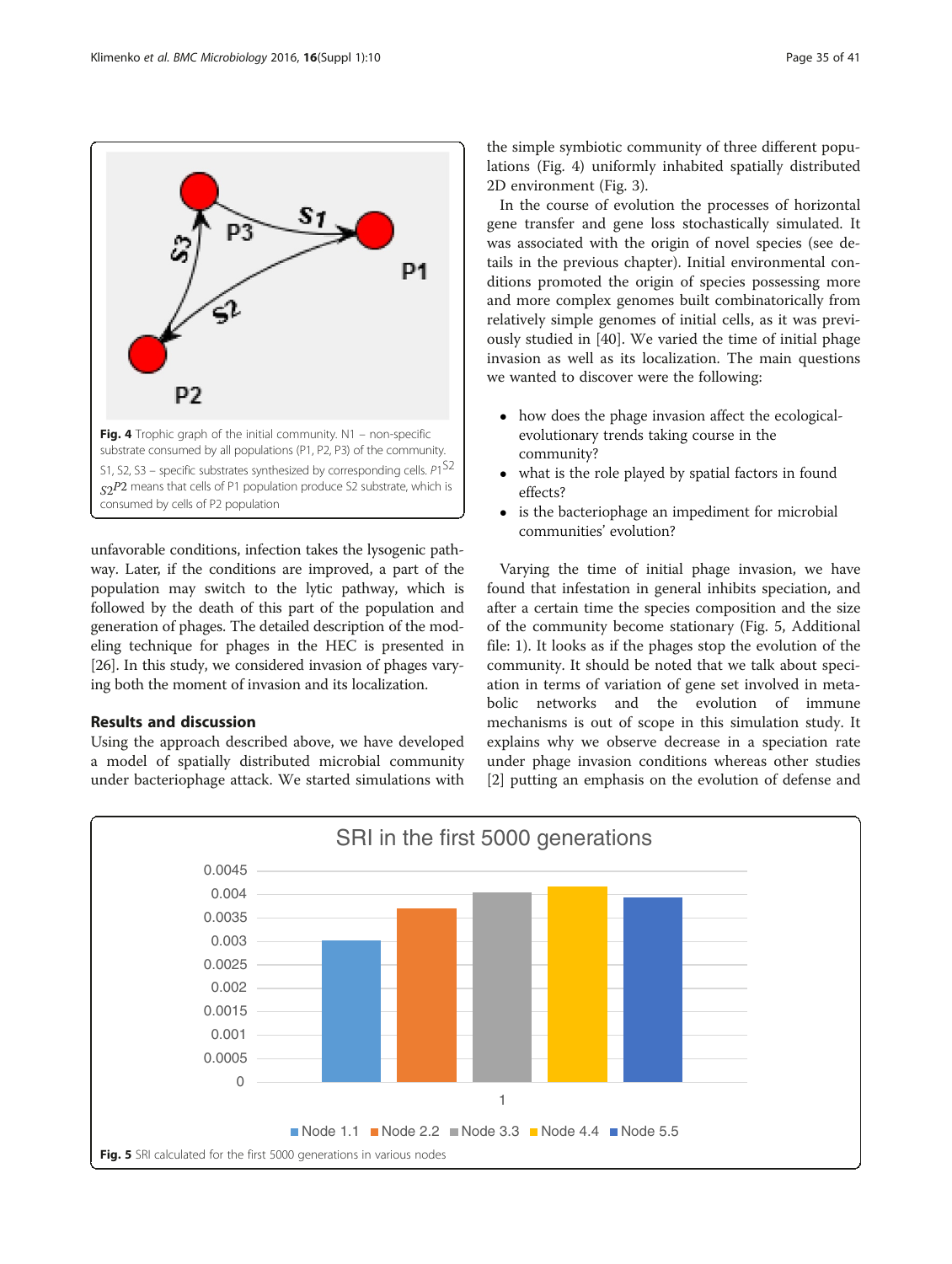<span id="page-5-0"></span>

Table 1 Average SRI values before and after phage invasion in various habitat locations (see Additional file [4\)](#page-9-0). First 1000 generations has not been taken into account as there is a bias associated with high initial speciation

|                   | Early-time (1st generation) |            | Middle-time (5000th generation) |            | Late-time (6600th generation) |            |
|-------------------|-----------------------------|------------|---------------------------------|------------|-------------------------------|------------|
| Into node $(1,1)$ | SRI before                  | SRI after  | SRI before                      | SRI after  | SRI before                    | SRI after  |
|                   |                             | $0.856e-3$ | $6.850e-3$                      | $0.520e-3$ | $7.143e-3$                    | $0.529e-3$ |
| Into node $(3,3)$ | SRI before                  | SRI after  | SRI before                      | SRI after  | SRI before                    | SRI after  |
|                   |                             | $0.744e-3$ | 7.275e-3                        | $0.400e-3$ | 7.946e-3                      | $0.206e-3$ |
| Into node $(5.5)$ | SRI before                  | SRI after  | SRI before                      | SRI after  | SRI before                    | SRI after  |
|                   | $\sim$                      | 0.578e-3   | $8.250e-3$                      | $0.600e-3$ | 6.964e-3                      | $0.412e-3$ |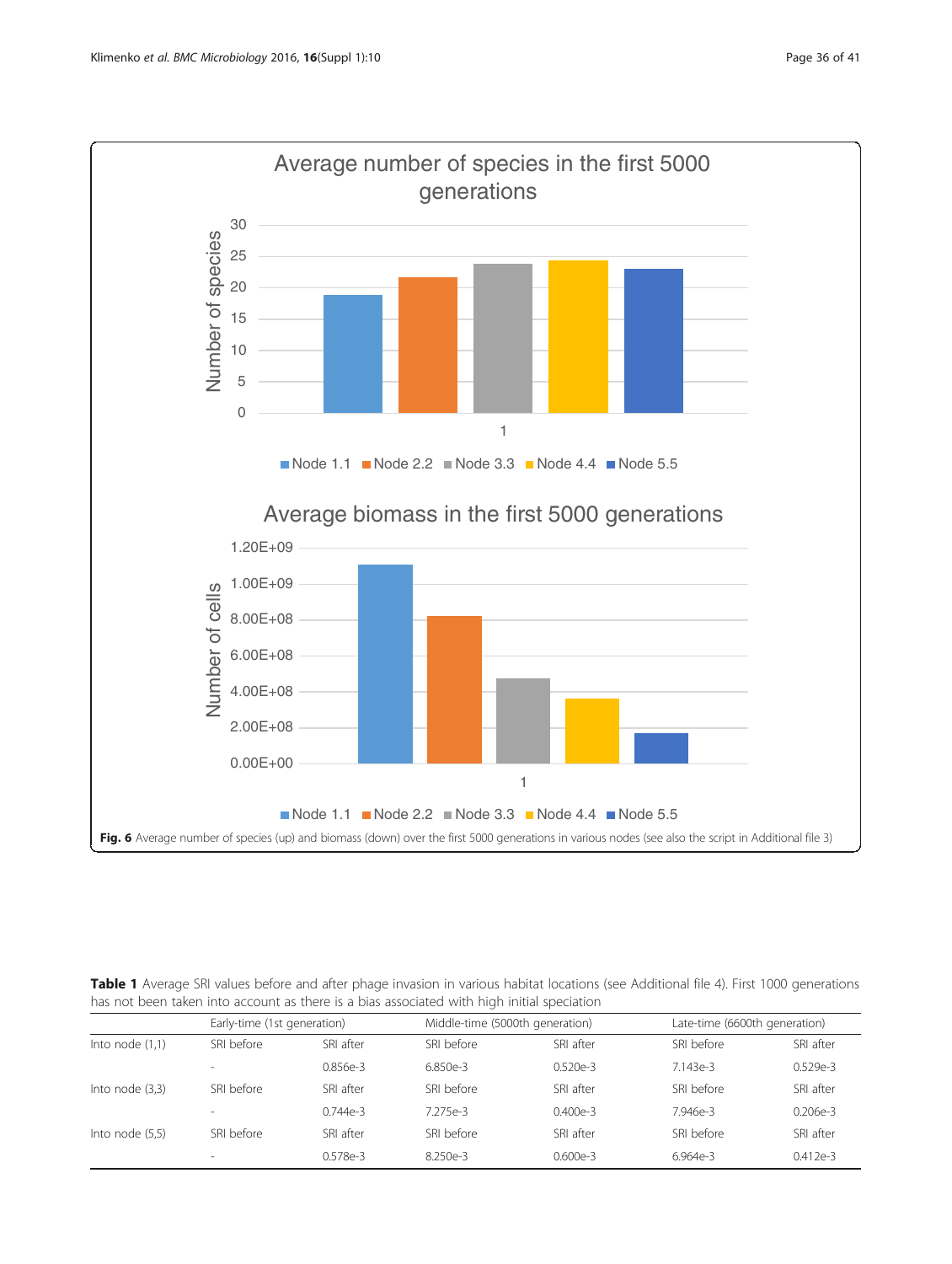<span id="page-6-0"></span>

counter-defense strategies provide evidences of increasing phage and bacterial evolution rate. The other possible reason of the discrepancy is because we focused primarily on interactions between bacteria and temperate phages, rather than lytic phages as it has been done in the above-mentioned case.

We obtained the same results when chemotaxis was switched on/off. This effect has been estimated using the Speciation Rate Index (SRI), which was calculated according to the following formula (see also script file in Additional files):

$$
SRI = \frac{\|\{p|p\text{-newly emerged viable populations}\}\|}{\text{time span}}\tag{1}
$$

where time\_span is the period speciation rate is estimated about; a population is assumed to be viable if it survived over a period of thres generations (where thres is a threshold value, in our case, 500). According to the equation 1, the higher SRI is, the more intensive the

Table 2 Average SRI calculated over the whole simulation time with respect to the initial invasion location (see Additional file [4\)](#page-9-0)

|                    | Early-time<br>(1st generation) | Middle-time<br>(5000th generation) | l ate-time<br>(6600th generation) |
|--------------------|--------------------------------|------------------------------------|-----------------------------------|
| Into node<br>(1,1) | 1.3030e-3                      | 5.6061e-3                          | 6.5657e-3                         |
| Into node<br>(3,3) | 1.1717e-3                      | 5.8687e-3                          | 7.2121e-3                         |
| Into node<br>(5,5) | 1.2828e-3                      | 6.3333e-3                          | 6.8081e-3                         |

speciation is over this time period. Conversely, the lower SRI is, the fewer viable species originate in time.

#### Chemotaxis-off case

Initially, we have estimated SRI in all spatial nodes of the habitat in the absence of phage invasion (Fig. [5\)](#page-4-0). Fig. [5](#page-4-0) shows that speciation rate growth according to moving away from the in-flow (top) nodes. It could be explained by the fact that in top nodes there are several populations, which effectively utilize the non-specific substrate. These population have got dominate biomass. At the same time, novel ecological licenses associated with high concentrations of specific substrates arise in middle and top nodes due to transportation via the flow. It opens possibilities for fixation of novel species specialized on utilization of those specific substrates. That is to say, in distant, bottom nodes, higher biodiversity is associated with low biomass (Fig. [6](#page-5-0)).

After that, we have analyzed how the phage invasion affects speciation rate and species richness. Results obtained show the dependency of speciation rate on invasion parameters (Table [1](#page-5-0)).

Table [1](#page-5-0) shows that phage invasion results in decrease of speciation rate by more than one order. As is easy to see the time dependency of speciation rate varies with the distance between the node and in-flow location:

- 1. In the case of early-time invasion, there is an inverse dependence – the farther the place of invasion, the less the speciation rate after infestation (Fig. 7).
- 2. In the case of middle-time invasion, the lowest speciation rate is observed when the phage invades the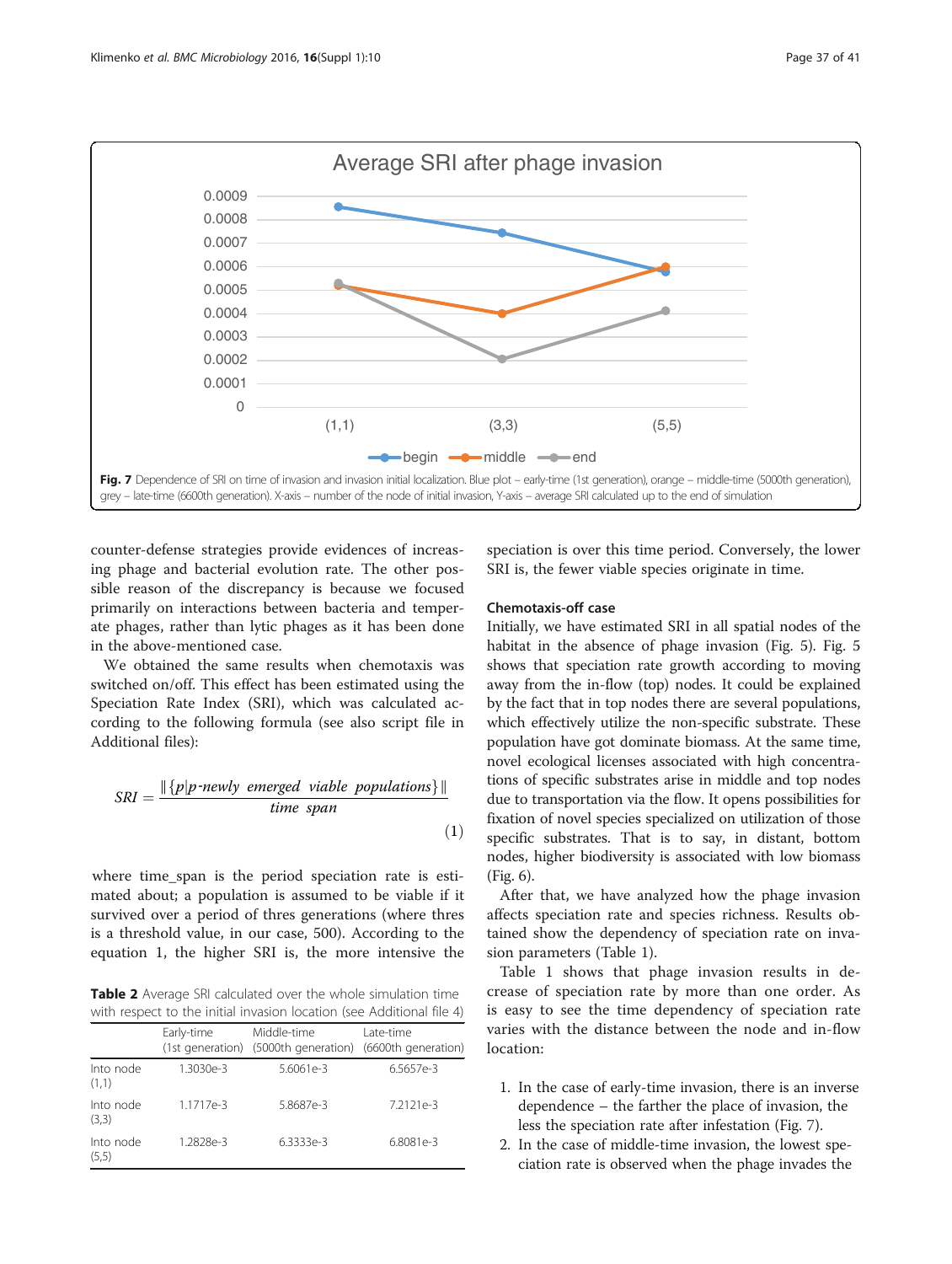<span id="page-7-0"></span>

central node (3,3) of the habitat. It is notable that if the phage invades the most bottom node (5,5), then average SRI becomes higher compared to the most top node (1,1).

3. In the case of late-time invasion, results look similar to the previous case except that average SRI is lower when the phage invaded central and bottom nodes.

As it was previously said, distant nodes are characterized by higher concentrations of the specific substrates. Therefore, these results are in accordance with earlier reported [\[41](#page-10-0)] suggestion that the viral effect is probably larger in eutrophic waters than in oligotrophic waters.

Table [2](#page-6-0) shows that in the case of middle-time invasion, average SRI increases from top (1,1) nodes (non-specific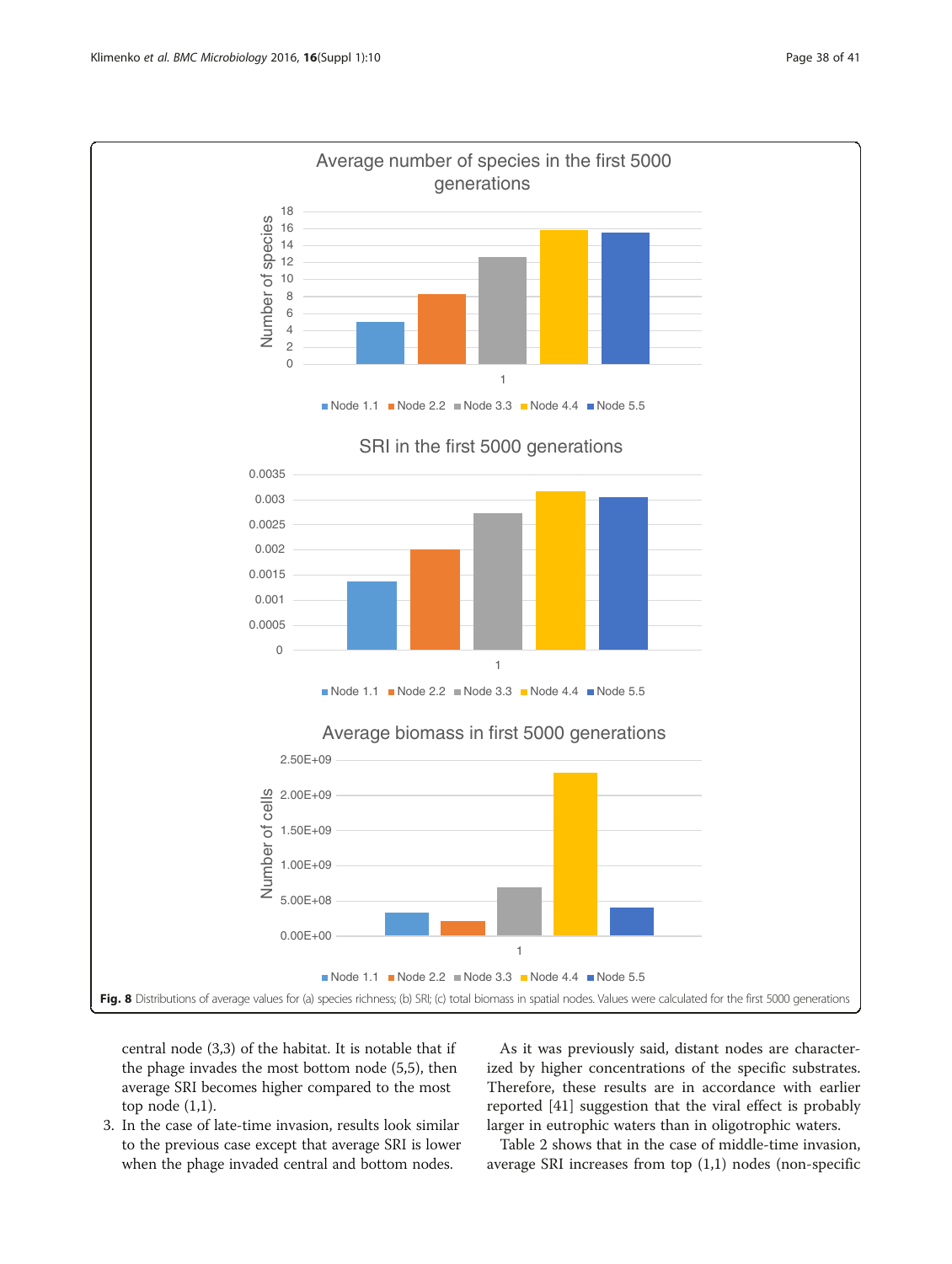

substrate-rich) to bottom (5,5) nodes (non-specific substrate-poor). Additional plots (see Additional file : [2](#page-9-0)) show that the phage invasion leads to drastic reduction of species richness of the community. The data confirm that SRI as well as species richness are higher in the absence of phages and when there are many ecological licenses.

### Chemotaxis-on case

In cases when chemotaxis is switched on (see Additional file [5](#page-9-0)), the spatial stratification of a community in terms of biomass is more expressed. We hypothesize that this is due to the observed accumulation of specific substrates in nodes close to the bottom of the habitat. Anyway, the distributions of species richness and SRI in general look similarly to the corresponding distributions obtained for the previous case. However, the spatial differences here are more evident (Fig. [8\)](#page-7-0). On the other hand, the total species number as well as SRI in this case (chemotaxis is on) are definitely lower compared to the previous case (chemotaxis is off). It is in good agreement with evolutionary biology data postulating that migration impedes speciation while isolation promotes it [[42](#page-10-0)–[44\]](#page-10-0).

Figure 9 shows that phage invasion into the bottom node (5,5) led to the growth of speciation rate both for early-time and late-time cases. It is related to the observed fact that the phage infection could not fixate in the habitat when invaded into bottom nodes. However, in the chemotaxis-on case, if the phage invaded top

nodes, the species richness observed to be higher in bottom nodes.

## Conclusions

In this simulation study, we have shown that bacteriophages may act as constraining factors of microbial community evolution. Phage infection decreases the speciation rate by more than one order as far as intensified selection blocks the origin of novel viable populations/species, which could carve out potential ecological niches. At the same time, phages act as a stabilizing factor suspending superfluous speciation and encouraging stationary state of the system (in terms of species number).

It has also been shown that the dependence of speciation rate on the invasion node location varied on the time of invasion. Speciation rate is found to be lower when the phage invaded fully formed community (middle and late times) at the species-rich nodes (central node (3,3)). This is especially noticeable in the case of late-time invasion.

Those dependencies differ in the case of chemotaxis switched on. In both early-time and late-time cases, the speciation rate remains relatively high when phage invaded bottom nodes. This phenomenon requires additional investigations.

As a result, our simulation study shows that phage infection affects evolution of microbial community slowing down speciation and stabilizing the system as a whole. This influence varied in its efficiency depending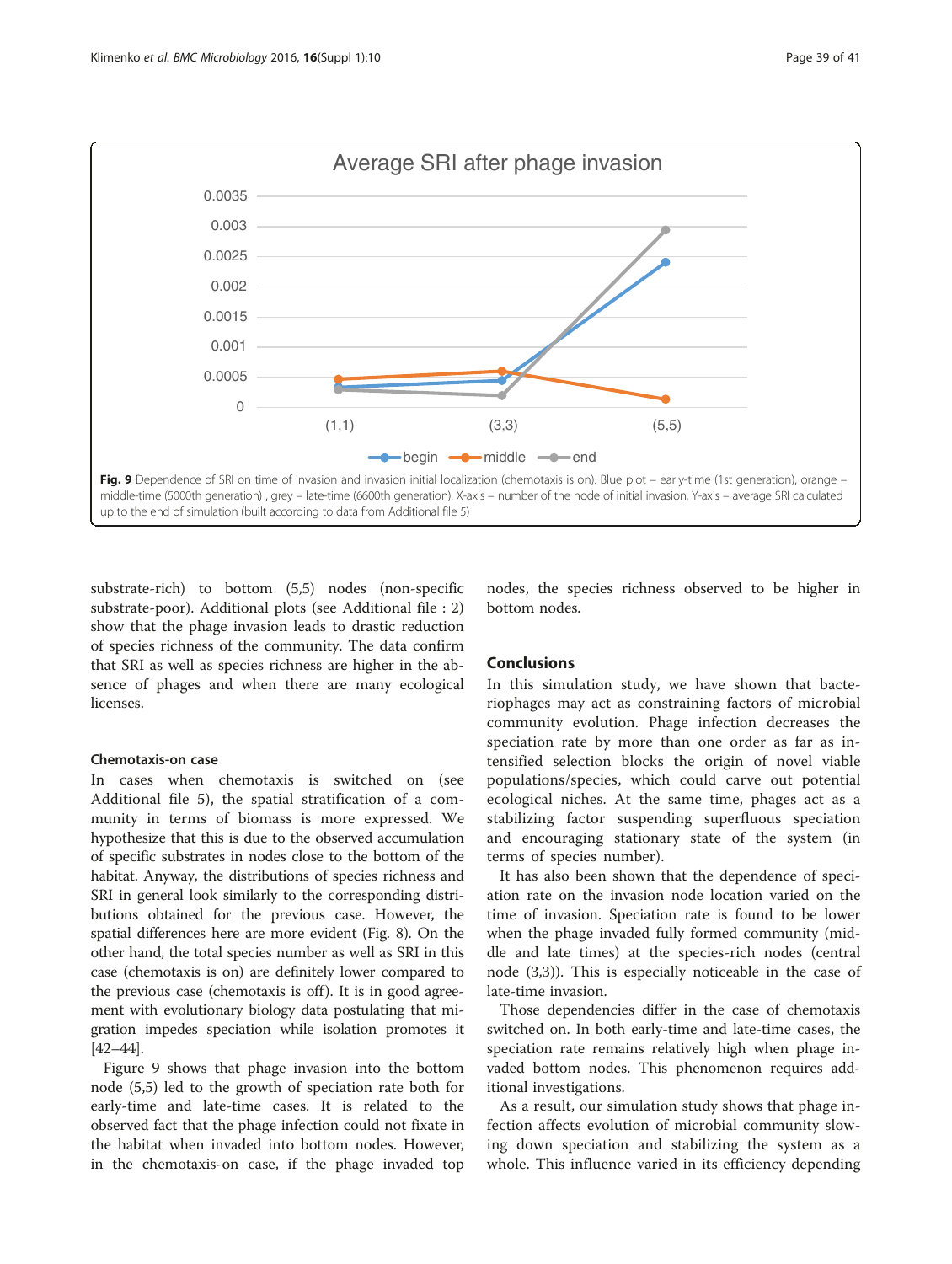<span id="page-9-0"></span>on spatially-ecological factors as well as community state at the moment of phage invasion.

## Additional files

[Additional file 1:](dx.doi.org/10.1186/s12866-015-0620-4) Data processing script addZeros.sce. A Scilab script for data preprocessing of popSize.txt files that is necessary for some other scripts (such as speciation rate.sce). (SCE 2.71 kb)

[Additional file 2:](dx.doi.org/10.1186/s12866-015-0620-4) Data processing script speciation\_rate.sce. A Scilab script that calculates Speciation Rate Index (SRI). (SCE 13.7 kb)

[Additional file 3:](dx.doi.org/10.1186/s12866-015-0620-4) Data processing script averageSRandBiomass.sce. A Scilab script that calculates averaged by time species richness (number of species) and total biomass of the community. (SCE 9.20 kb)

[Additional file 4:](dx.doi.org/10.1186/s12866-015-0620-4) SRI.SR.Biomass.chemoff.xlsx. An Excel spreadsheet containing the data on species richness, SRI and biomass for the chemotaxisoff cases. (XLSX 38.9 kb)

[Additional file 5:](dx.doi.org/10.1186/s12866-015-0620-4) SRI.SR.Biomass.chemon.xlsx. An Excel spreadsheet containing the data on species richness, SRI and biomass for the chemotaxis-on cases. (XLSX 36.5 kb)

[Additional file 6:](dx.doi.org/10.1186/s12866-015-0620-4) Phage.extinction.chemon.xlsx. An Excel spreadsheet containing the data on the extinction of phage populations for the chemotaxis-on cases. (XLSX 8.98 kb)

#### Abbreviations

HEC: Haploid evolutionary constructor software; SRI: Speciation rate index.

#### Competing interests

The authors declare that they have no competing interests.

#### Authors' contributions

KAI and LSA have developed and simulated the models. KAI, MYUG, KNA and LSA have analyzed results and performed biological interpretations. LSA has coordinated the writing of the paper. All authors have read and approved the final manuscript.

#### Acknowledgements

We would also like to thank Valentin Suslov (ICG SB RAS, Novosibirsk) for biological discussions and help in interpretation of simulation results.

#### Declarations

The study has been partially funded by the RFBR grant 150703879 (software implementation of 3D HEC modules) Budget Project 0324-2015-0003 (software implementation of other HEC modules) and the RSF grant N 142400123 (construction and computational analysis of evolutionary models). This article has been published as part of BMC Microbiology Volume 16 Supplement 1, 2016: Selected articles from the 7th International Young Scientists School "Systems Biology and Bioinformatics" (SBB'2015): Microbiology. The full contents of the supplement are available online at <http://www.biomedcentral.com/bmcmicrobiol/supplements/16/S1>.

#### Published: 27 January 2016

#### References

- 1. Hendrix RW. Bacteriophage Evolution and the Role of Phages in Host Evolution. In: Waldor MK, et al. Phages: their role in bacterial pathogenesis and biotechnology. American Society of Microbiology; 2005:55–65.
- 2. Koskella B, Brockhurst MA. Bacteria–phage coevolution as a driver of ecological and evolutionary processes in microbial communities. FEMS Microbiol Rev. 2014;38:916–31.
- Pride D, Wassenaar T, Ghose C, Blaser M. Evidence of host-virus co-evolution in tetranucleotide usage patterns of bacteriophages and eukaryotic viruses. BMC Genomics. 2006;7:8.
- 4. Fuhrman JA. Marine viruses and their biogeochemical and ecological effects. Nature. 1999;399:541–8.
- 5. Ochman H, Lawrence JG, Groisman EA. Lateral gene transfer and the nature of bacterial innovation. Nature. 2000;405:299–304.
- 6. Canchaya C, Fournous G, Chibani-Chennoufi S, Dillmann M-L, Brüssow H. Phage as agents of lateral gene transfer. Curr Opin Microbiol. 2003;6: 417–24.
- 7. Skippington E, Ragan MA. Lateral genetic transfer and the construction of genetic exchange communities. FEMS Microbiol Rev. 2011;35:707–35.
- 8. Bohannan BJM, Lenski RE. Linking genetic change to community evolution: insights from studies of bacteria and bacteriophage. Ecol Lett. 2000;3:362–77.
- 9. Desiere F, McShan WM, van Sinderen D, Ferretti JJ, Brüssow H. Comparative genomics reveals close genetic relationships between phages from dairy bacteria and pathogenic streptococci: evolutionary implications for prophage-host interactions. Virology. 2001;288:325–41.
- 10. Williams HT. Phage-induced diversification improves host evolvability. BMC Evol Biol. 2013;13:17.
- 11. Berngruber TW, Froissart R, Choisy M, Gandon S. Evolution of virulence in emerging epidemics. PLoS Pathog. 2013;9, e1003209.
- 12. Roberts PD, Portfors CV. Design principles of sensory processing in cerebellum-like structures. Early stage processing of electrosensory and auditory objects. Biol Cybern. 2008;98:491–507.
- 13. Gomez P, Ashby B, Buckling A. Population mixing promotes arms race host-parasite coevolution. Proc R Soc B Biol Sci. 2014;282:20142297–7.
- 14. Heilmann S, Sneppen K, Krishna S. Sustainability of virulence in a phagebacterial ecosystem. J Virol. 2010;84:3016–22.
- 15. Levin BR, Moineau S, Bushman M, Barrangou R. The population and evolutionary dynamics of phage and bacteria with CRISPR–mediated immunity. PLoS Genet. 2013;9, e1003312.
- 16. Perfeito L, Pereira MI, Campos PRA, Gordo I. The effect of spatial structure on adaptation in Escherichia coli. Biol Lett. 2008;4:57–9.
- 17. Mitri S, Xavier JB, Foster KR. Social evolution in multispecies biofilms. Proc Natl Acad Sci U S A. 2011;108(Suppl):10839–46.
- 18. Lion S, Gandon S. Evolution of spatially structured host-parasite interactions. J Evol Biol. 2015;28:10–28.
- 19. Roychoudhury P, Shrestha N, Wiss VR, Krone SM. Fitness benefits of low infectivity in a spatially structured population of bacteriophages. Proc R Soc B Biol Sci. 2013;281:20132563–3.
- 20. Koskella B, Parr N. The evolution of bacterial resistance against bacteriophages in the horse chestnut phyllosphere is general across both space and time. Philos Trans R Soc B Biol Sci. 2015;370:20140297.
- 21. Lopez Pascua L, Hall AR, Best A, Morgan AD, Boots M, Buckling A. Higher resources decrease fluctuating selection during host-parasite coevolution. Ecol Lett. 2014;17:1380–8.
- 22. Scanlan PD, Hall AR, Blackshields G, Friman V-P, Davis MR, Goldberg JB, et al. Coevolution with bacteriophages drives genome-wide host evolution and constrains the acquisition of abiotic-beneficial mutations. Mol Biol Evol. 2015;32:1425–35.
- 23. Heilmann S, Sneppen K, Krishna S. Coexistence of phage and bacteria on the boundary of self-organized refuges. Proc Natl Acad Sci. 2012;109:12828–33.
- 24. Childs LM, Held NL, Young MJ, Whitaker RJ, Weitz JS. Multiscale model of crispr-induced coevolutionary dynamics: diversification at the interface of lamarck and darwin. Evolution (N Y). 2012;66:2015–29.
- 25. Ashby B, Gupta S, Buckling A. Spatial structure mitigates fitness costs in host-parasite coevolution. Am Nat. 2014;183:E64–74.
- 26. Lashin SA, Matushkin YG, Suslov VV, Kolchanov NA. Evolutionary trends in the prokaryotic community and prokaryotic community-phage systems. Russ J Genet. 2011;47:1487–95.
- 27. Lenski RE, Levin BR. Constraints on the coevolution of bacteria and virulent phage: a model, some experiments, and predictions for natural communities. Am Nat. 1985;125:582–602.
- 28. Wang I-N, Dykhuizen DE, Slobodkin LB. The evolution of phage lysis timing. Evol Ecol. 1996;10:545–58.
- 29. Nowak MA, May RM. Superinfection and the evolution of parasite virulence. Proc R Soc B Biol Sci. 1994;255:81–9.
- 30. Abedon ST, Culler RR. Bacteriophage evolution given spatial constraint. J Theor Biol. 2007;248:111–9.
- 31. Bull JJ, Crandall C, Rodriguez A, Krone SM. Models for the directed evolution of bacterial allelopathy: bacteriophage lysins. PeerJ. 2015;3, e879.
- 32. Weitz JS, Hartman H, Levin SA. Coevolutionary arms races between bacteria and bacteriophage. Proc Natl Acad Sci U S A. 2005;102:9535–40.
- 33. Iranzo J, Lobkovsky AE, Wolf YI, Koonin EV. Immunity, suicide or both? Ecological determinants for the combined evolution of anti-pathogen defense systems. BMC Evol Biol. 2015;15:43.